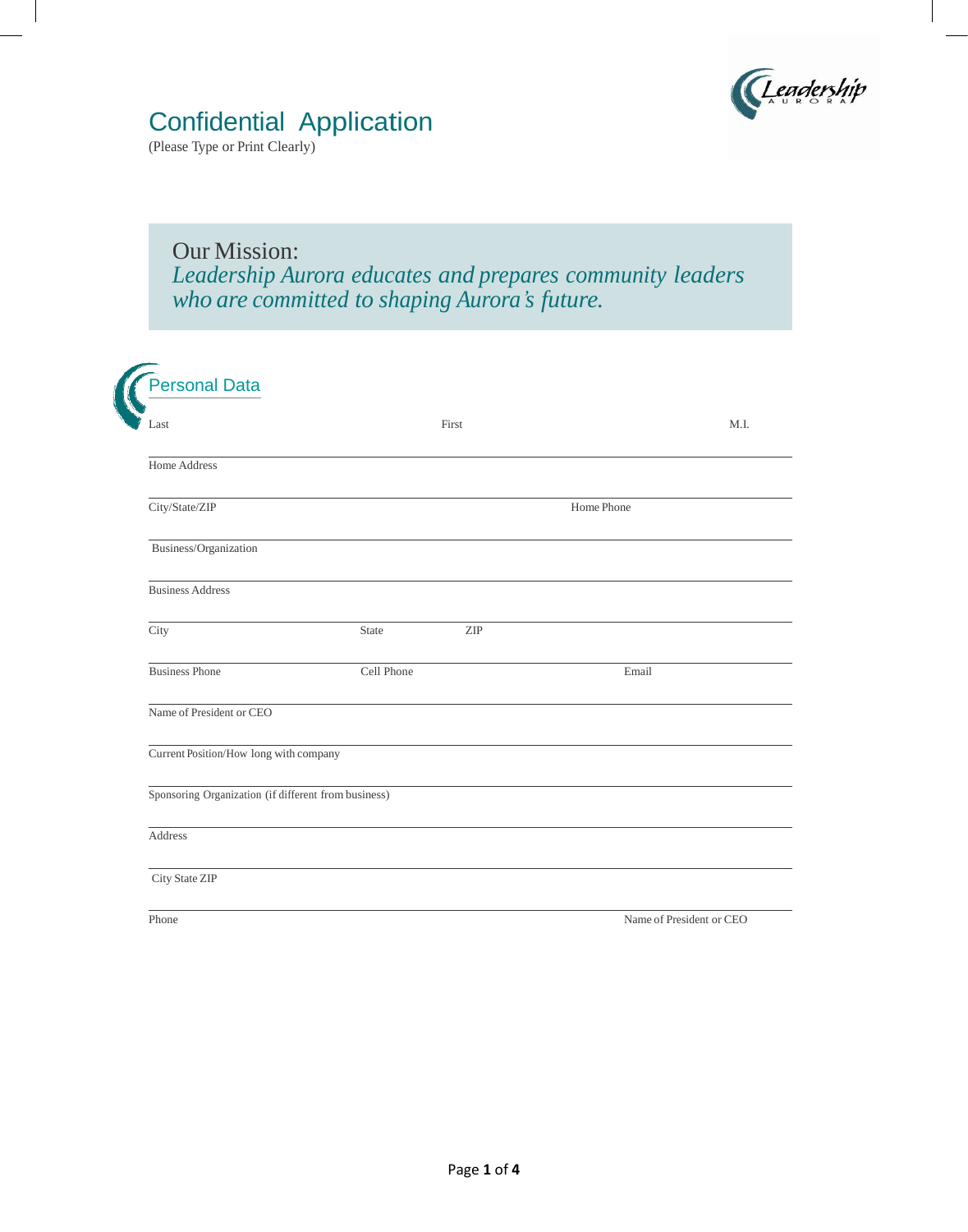Education & Experience

State your educational and professional background including degrees awarded, field(s) of study, professional experience, institutes, training programs, etc. (You may attach a resume or separate sheet to answer this question.)

# **Tuition**

Tuition for the Leadership Aurora program is \$1,250.00 per participant. Tuition covers all program costs, meals and materials. A limited number of partial scholarships are available to those who cannot pay the full tuition. Scholarships are awarded based on need and class composition. Tuition is due in full by September 1st unless prior arrangements have been made.

Full tuition of \$1,250.00 can be paid

I request scholarship assistance (please explain howmuch is needed, why and specific \$ amount)



List two persons who have knowledge of your qualifications to be a Leadership Aurora participant.

| 1. Full Name & Title            |      | Phone      |  |
|---------------------------------|------|------------|--|
| <b>Business or Home Address</b> | City | <b>ZIP</b> |  |
| 2. Full Name & Title            |      | Phone      |  |
| <b>Business or Home Address</b> | City | ZIP        |  |



#### Employer Authorization

Fullsupport from the applicant's employer is necessary to be able to effectively participate in Leadership Aurora. I have approved the submission of this application and the time and any financial commitment required on our part for the applicant to participate in Leadership Aurora. I have read and understood the Cancellation & Refund Policy stated on the following page.

Employer Signature Date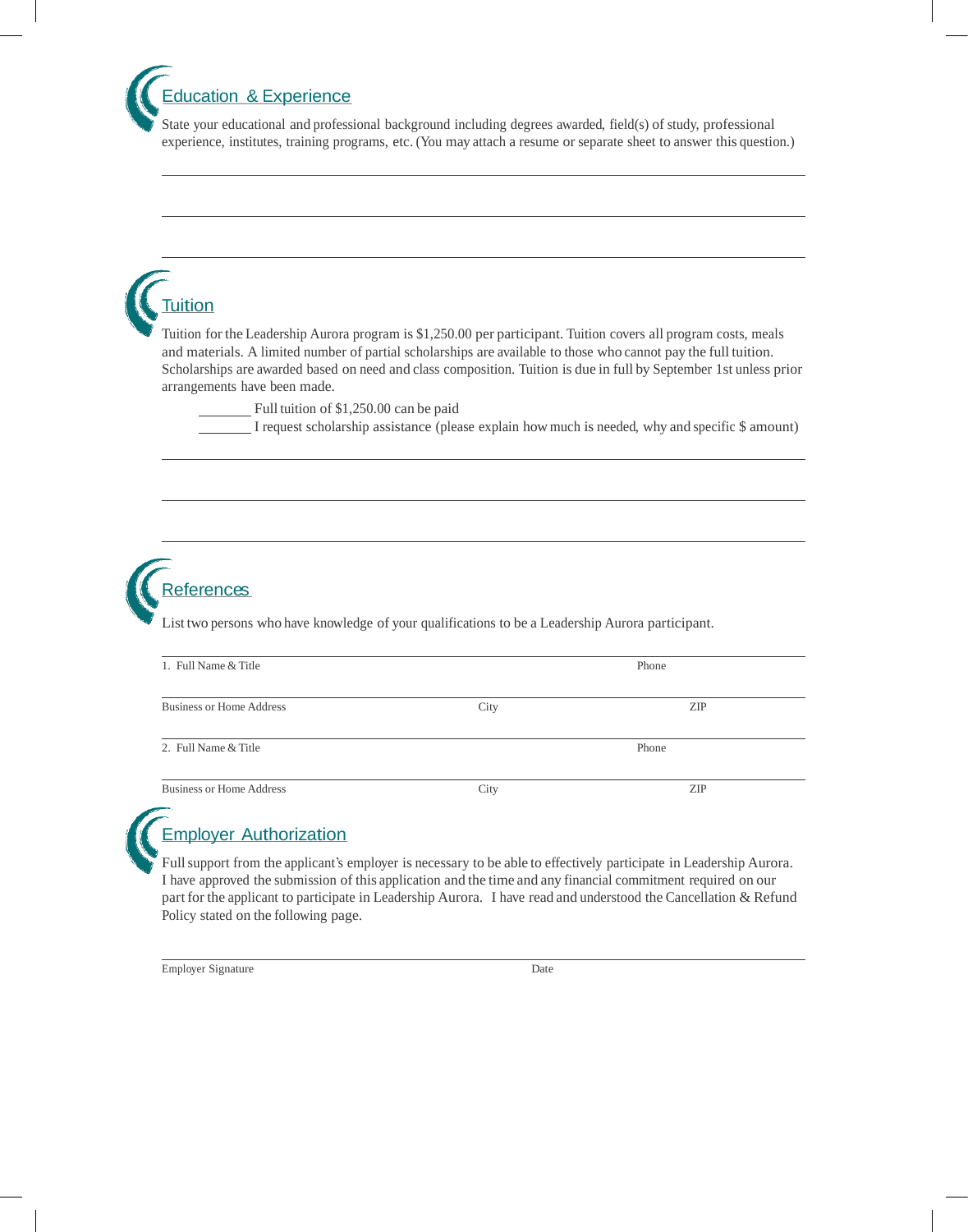

Please identify and discuss a particular issue, opportunity, or problem you feel is crucial to the Aurora area. Be prepared to possibly discuss during your oral interview.

How would you expect to use your Leadership Aurora experience?

What can you contribute to the program?



### Community Involvement

Please list the civic activities that you have participated in during the last five years. For each activity, indicate the nature of your participation. If you have not been involved in any civic activities, please explain why.

| Organization/Activity | Involvement |
|-----------------------|-------------|
| Organization/Activity | Involvement |
| Organization/Activity | Involvement |
| Organization/Activity | Involvement |



In order to accomplish Leadership Aurora's objectives, the full commitment and participation of each individual selected is necessary. Participants are expected to attend all sessions including:

- 1) Two-Night Opening Retreat scheduled mid-September (mandatory attendance).
- 2) One full weekday each month on the third Thursday from October to May.
- 3) Graduation Program full day session plus dinner in early June
- 4) Class project and community experiences required independent of class sessions.

If selected, I am fully prepared to be an active participant and devote the time and energy required to complete the Leadership Aurora program. I have read and understood the Cancellation & Refund Policy.

Applicant Signature Date **Date**